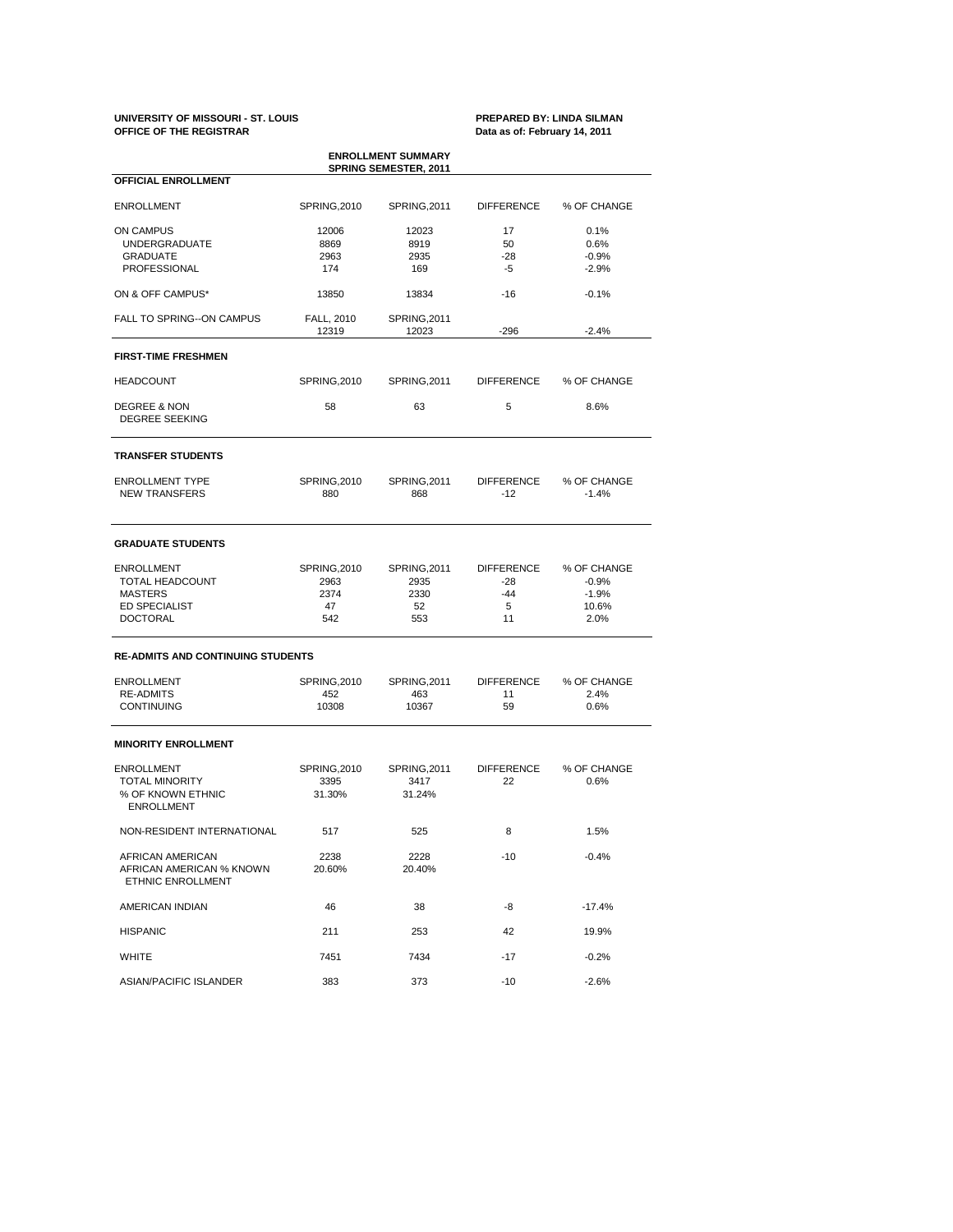## **ENROLLMENT SUMMARY - continued**

## **GENDER ENROLLMENT**

| <b>WOMEN</b>                                  | <b>SPRING, 2010</b> | <b>SPRING.2011</b>  | <b>DIFFERENCE</b>       | % OF CHANGE |
|-----------------------------------------------|---------------------|---------------------|-------------------------|-------------|
| <b>UNDERGRADUATE</b>                          | 5107                | 5145                | 38                      | 0.7%        |
| <b>GRADUATE</b>                               | 1922                | 1897                | $-25$                   | $-1.3%$     |
| <b>PROFESSIONAL</b>                           | 99                  | 99                  | $\Omega$                | 0.0%        |
| <b>TOTAL</b>                                  | 7128                | 7141                | 13                      | 0.2%        |
| <b>MEN</b>                                    | <b>SPRING, 2010</b> | <b>SPRING, 2011</b> | <b>DIFFERENCE</b>       | % OF CHANGE |
| <b>UNDERGRADUATE</b>                          | 3762                | 3774                | 12                      | 0.3%        |
| <b>GRADUATE</b>                               | 1041                | 1038                | $-3$                    | $-0.3%$     |
| <b>PROFESSIONAL</b>                           | 75                  | 70                  | $-5$                    | $-6.7%$     |
| <b>TOTAL</b>                                  | 4878                | 4882                | $\overline{\mathbf{4}}$ | 0.1%        |
| PERCENT OF TOTAL ENROLLMENT                   | <b>SPRING, 2010</b> | <b>SPRING, 2011</b> | <b>DIFFERENCE</b>       | % OF CHANGE |
| <b>WOMEN</b>                                  | 59%                 | 59%                 | $0\%$                   | 0.0%        |
| <b>MEN</b>                                    | 41%                 | 41%                 | 0%                      | 0.0%        |
| <b>CREDIT HOURS AND FULL-TIME EQUIVALENCY</b> |                     |                     |                         |             |
| <b>CREDIT HOURS</b>                           | <b>SPRING, 2010</b> | SPRING, 2011        | <b>DIFFERENCE</b>       | % OF CHANGE |
| <b>ON CAMPUS</b>                              | 112459              | 114325              | 1866                    | 1.7%        |
| <b>RESIDENCE CENTERS</b>                      | 1431                | 1875                | 444                     | 31.0%       |
| <b>VIDEO CREDIT</b>                           | 1663                | 78                  | $-1585$                 | $-95.3%$    |
| ON CAMPUS TOTAL                               | 115553              | 116278              | 725                     | 0.6%        |
| FULL-TIME EQUIVALENCY                         | <b>SPRING.2010</b>  | <b>SPRING.2011</b>  | <b>DIFFERENCE</b>       | % OF CHANGE |
| <b>ON CAMPUS</b>                              | 8241.7              | 8266.6              | 24.9                    | 0.3%        |
| <b>FULL-TIME STATUS</b>                       | <b>SPRING, 2010</b> | SPRING, 2011        | <b>DIFFERENCE</b>       | % OF CHANGE |
| <b>WOMEN</b>                                  | 3855                | 3835                | $-20$                   | $-0.5%$     |
| <b>MEN</b>                                    | 2806                | 2771                | $-35$                   | $-1.2%$     |
| PART-TIME STATUS                              | <b>SPRING, 2010</b> | <b>SPRING, 2011</b> | <b>DIFFERENCE</b>       | % OF CHANGE |
| <b>WOMEN</b>                                  | 3273                | 3306                | 33                      | 1.0%        |
| <b>MEN</b>                                    | 2072                | 2111                | 39                      | 1.9%        |